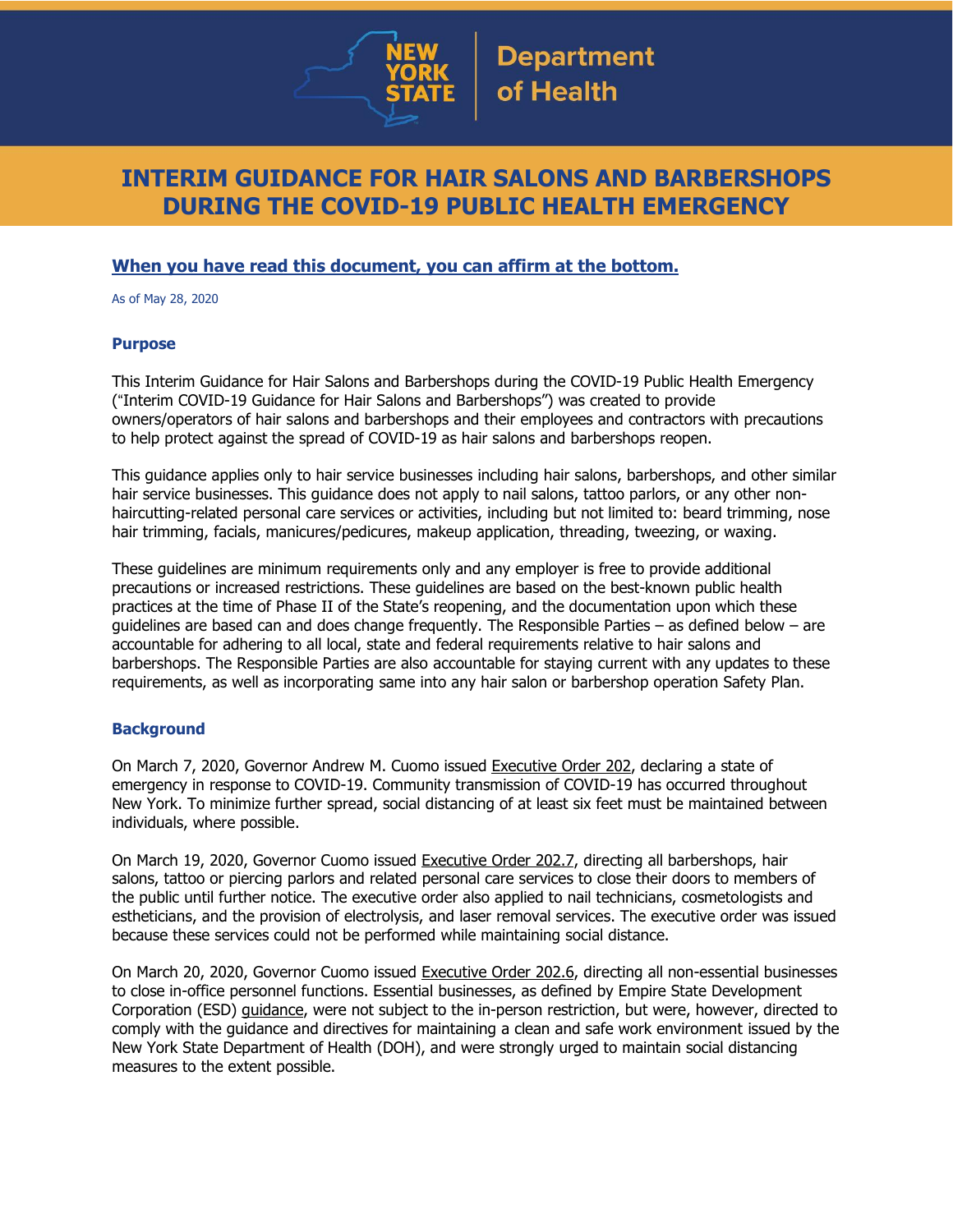On April 12, 2020, Governor Cuomo issued [Executive](https://www.governor.ny.gov/news/no-20216-continuing-temporary-suspension-and-modification-laws-relating-disaster-emergency) Order 202.16, directing essential businesses to provide employees, who are present in the workplace, with a face covering, at no-cost, that must be used when in direct contact with customers or members of the public during the course of their work. On April 15, 2020, Governor Cuomo issued [Executive](https://www.governor.ny.gov/news/no-20217-continuing-temporary-suspension-and-modification-laws-relating-disaster-emergency) Order 202.17, directing that any individual who is over age two and able to medically tolerate a face-covering must cover their nose and mouth with a mask or cloth face-covering when in a public place and unable to maintain, or when not maintaining, social distance. On April 16, 2020, Governor Cuomo issued [Executive](https://www.governor.ny.gov/news/no-20218-continuing-temporary-suspension-and-modification-laws-relating-disaster-emergency) Order 202.18, directing that everyone using public or private transportation carriers or other for-hire vehicles, who is over age two and able to medically tolerate a face covering, must wear a mask or face covering over the nose and mouth during any such trip. It also directed any operators or drivers of public or private transport to wear a face covering or mask which covers the nose and mouth while there are any passengers in such a vehicle.

On April 26, 2020, Governor Cuomo [announced](https://www.governor.ny.gov/news/amid-ongoing-covid-19-pandemic-governor-cuomo-outlines-phased-plan-re-open-new-york-starting) a phased approach to reopen industries and businesses in New York in phases based upon a data-driven, regional analysis. On May 4, 2020, the Governor [provided](https://www.governor.ny.gov/news/amid-ongoing-covid-19-pandemic-governor-cuomo-outlines-additional-guidelines-when-regions-can) that the regional analysis would consider several public health factors, including new COVID-19 infections, as well as health care system, diagnostic testing, and contact tracing capacity. On May 11, 2020, Governor Cuomo [announced](https://www.governor.ny.gov/news/amid-ongoing-covid-19-pandemic-governor-cuomo-announces-three-regions-new-york-state-ready) that the first phase of reopening would begin on May 15, 2020 in several regions of New York, based upon available regional metrics and indicators.

When regions are allowed to move into Phase II, hair salons and barbershops will be permitted to reopen as long as they are following approved standards and have also completed safety plans for the business and have posted them at the place of business.

In addition to the following standards, businesses must continue to comply with the guidance and directives for maintaining clean and safe work environments issued by DOH.

Please note that where guidance in this document differs from other guidance documents issued by New York State, the more recent guidance shall apply.

#### **Standards for the Responsible Operation of Hair Salons and Barbershops in New York State**

No hair salons or barbershops can operate without meeting the following minimum State standards, as well as applicable federal requirements, including but not limited to such minimum standards of the Americans with Disabilities Act (ADA), Centers for Disease Control and Prevention (CDC), Environmental Protection Agency (EPA), and United States Department of Labor's Occupational Safety and Health Administration (OSHA).

The State standards contained within this guidance apply to all hair salons and barbershops in operation during the COVID-19 public health emergency until rescinded or amended by the State. The owner of the hair salon or barbershop, or another party as may be designated by the owner (in either case, "the Responsible Parties"), shall be responsible for meeting these standards.

Hair salon and barbershop owners are reminded to follow existing health and sanitary standards except where this document provides a stricter standard, in which case this document controls. Existing standards relating to salons are available on the Department of State's website by clicking [here.](https://www.dos.ny.gov/licensing/pdfs/Appearance_Enhancement.pdf) Existing standards relating to barbershops are available on the Department of State's website by clicking [here.](https://www.dos.ny.gov/licensing/lawbooks/barber.pdf)

The following guidance is organized around three distinct categories: people, places, and processes.

SAVE LIVES.

2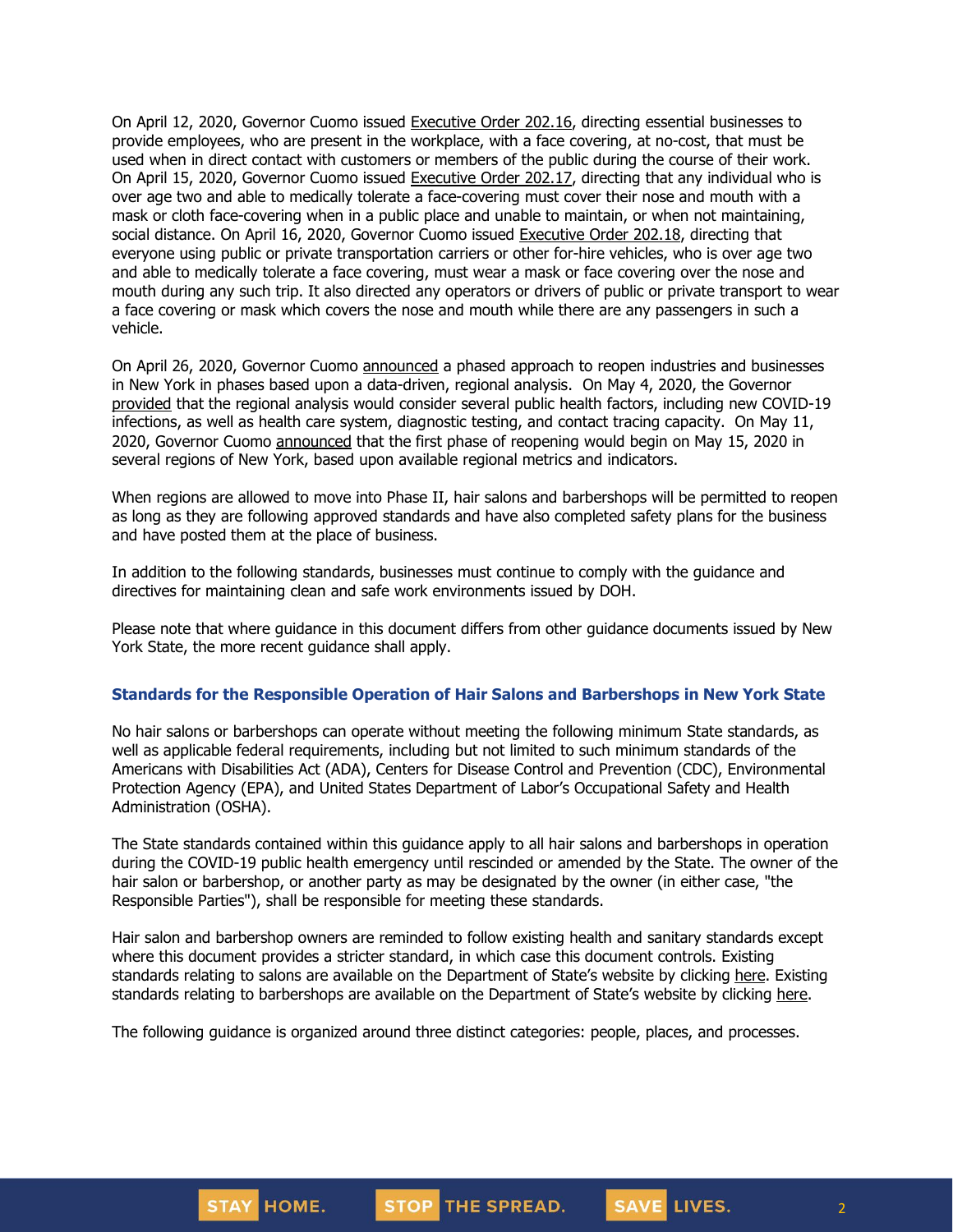# **I. PEOPLE**

### **A. Physical Distancing**

- Responsible Parties must ensure that the workforce and customer presence in any hair salon or barbershop is limited to no more than 50% of the maximum occupancy for a particular area as set by the certificate of occupancy, inclusive of customers, who must maintain six feet of separation from others, except during the haircutting service, and, in all cases, must only be permitted entry into the hair salon or barbershop if they wear an acceptable face covering; provided, however, that the customer is over the age of two and able to medically tolerate such a covering; and
- Responsible Parties must ensure a distance of at least six feet is maintained among employees and customers at all times, unless the core activity requires a shorter distance (e.g. providing a haircut, operating appointments desk, or cash registers). Employees must wear face coverings any time they interact with customers (e.g. ringing up a purchase, wrapping an item to hand off) and any time that employees must come within six feet of another person. Employees must be prepared to don a face covering if another person unexpectedly comes within six feet.
	- $\circ$  Acceptable face coverings for COVID-19 include but are not limited to cloth-based face coverings and disposable masks that cover both the mouth and nose.
	- $\circ$  However, cloth, disposable, or other homemade face coverings are not acceptable face coverings for workplace activities that typically require a higher degree of protection for personal protective equipment (PPE) due to the nature of the work. For those activities, N95 respirators or other PPE used under existing industry standards should continue to be used, as is defined in accordance with OSHA guidelines.
	- $\circ$  Hair salon owners must continue to comply with 19 NYCRR Sec. 160.11 and ensure an adequate supply of PPE (e.g. N-95 or N-100 respirators) is available at each workstation.
- Responsible Parties may modify the use and/or restrict the number of work stations and employee seating areas, so that workers are at least six feet apart in all directions (e.g. side-to-side and when facing one another) and are not sharing workstations without cleaning and disinfection between use.
	- $\circ$  Responsible Parties must ensure that customer seating allows customers to maintain a six-foot distance from all others except for the employee providing service (e.g. barber chairs must be six feet apart from one another, unless a physical barrier is installed between barber chairs).
		- **•** Installing physical barriers should be considered where possible to divide employee workstations in personal care locations (e.g. between barber chairs) and in accordance with OSHA [guidelines.](https://www.osha.gov/Publications/OSHA3990.pdf)
		- **•** Physical barrier options may include: strip curtains, plexiglass or similar materials, or other impermeable dividers or partitions.
		- **•** Responsible Parties must ensure that at appointment desks and check-out registers, employees wear face coverings and enact physical barriers in areas where they would not affect air flow, heating, cooling, ventilation, or otherwise potentially impair health or safety.
- Responsible Parties are prohibited from requesting or requiring medical or other documentation from a customer who declines to wear a face covering due to a medical or other health condition that prevents such usage.

3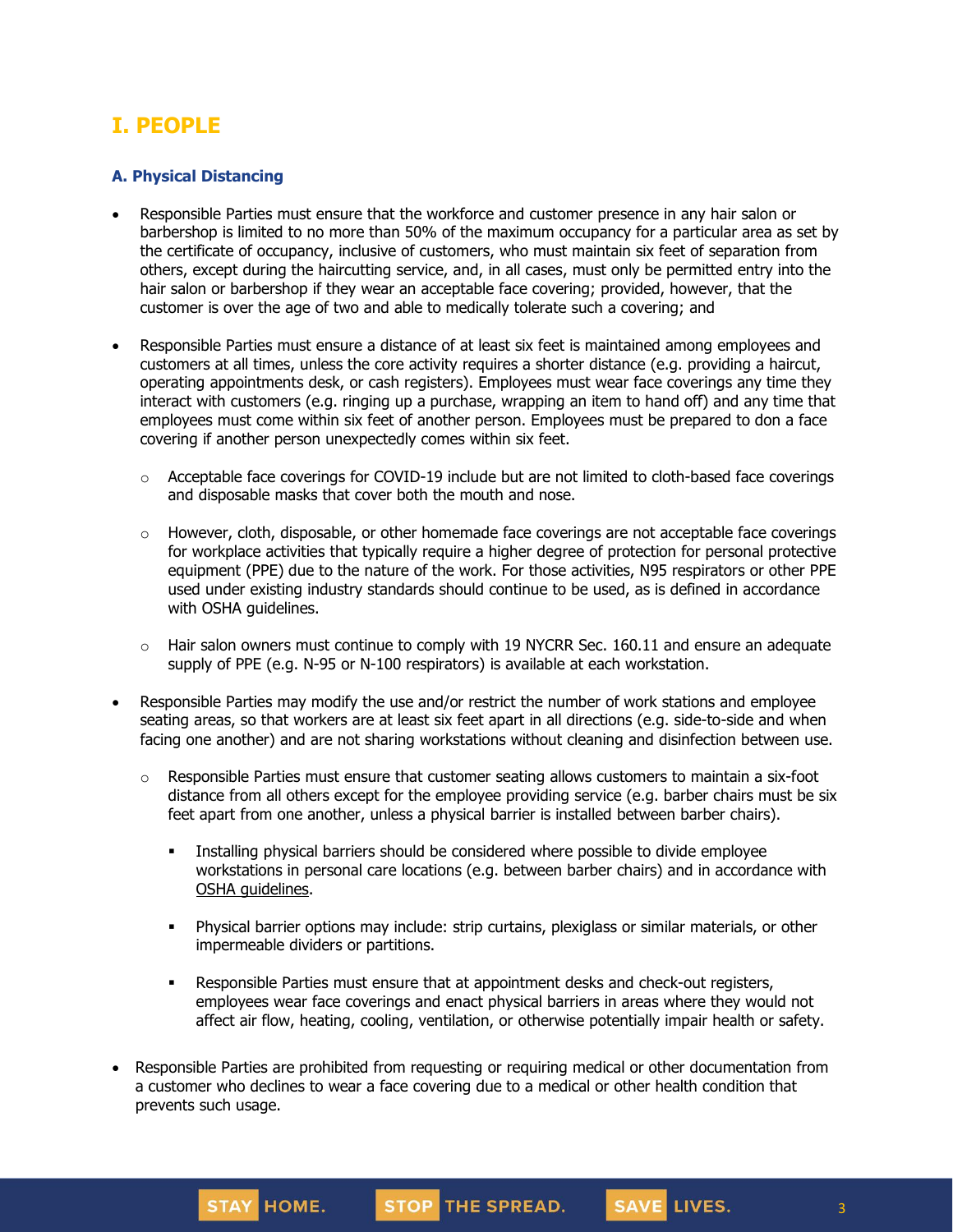- Responsible Parties must prohibit the use of tightly confined spaces (e.g. behind cash registers, elevators, stock rooms) by more than one individual at a time, unless all individuals in such spaces at the same time are wearing acceptable face coverings. However, occupancy must never exceed 50% of the maximum capacity of the space, unless it is designed for use by a single occupant. Responsible Parties should increase ventilation with outdoor air to the greatest extent possible (e.g. opening windows, leaving doors open), while maintaining safety protocols.
- Responsible Parties should encourage the use of touchless payment options or pay ahead, when available. Minimize handling cash, credit cards, reward cards, and mobile devices, where possible (e.g. consider allowing customers to tip via electronic payment rather than with cash).
- Responsible Parties should put in place measures to reduce bi-directional foot traffic using tape or signs with arrows in narrow aisles, hallways, or spaces, and post signage and distance markers denoting spaces of six feet in all commonly used areas and any areas in which lines are commonly formed or people may congregate (e.g. in front of appointment desks/cash register areas, health screening stations, break rooms).
	- $\circ$  Where possible, place markers or barriers to encourage one directional traffic.
- Responsible Parties must post signage and distance markers denoting spaces of six feet in all commonly used areas and any areas in which lines are commonly formed or people may congregate (e.g. clock in/out stations, health screening stations, break rooms, cash register areas).
- Responsible Parties may consider implementing a "by appointment only" policy to limit walk-in customers and congregation.
- Responsible Parties shall close waiting rooms and lines should be avoided, to the extent possible. Customers that make appointments in advance should be asked to wait in cars or outside the location at least six feet away until their appointment time. Likewise, if Responsible Parties cannot provide service to walk-in customers right away, such customers should be given an appointment time and also asked to wait in cars or outside the location at least six feet away until their appointment time.
- Responsible Parties must post signs inside and outside of the hair salon or barbershop, consistent with DOH COVID-19 signage. Responsible Parties can develop their own customized signage specific to their workplace or setting, provided that such signage is consistent with the Department's signage. Signage should be used to remind employees and customers to:
	- $\circ$  Cover their nose and mouth with a mask or face covering.
	- o Properly store and, when necessary, discard PPE.
	- o Adhere to physical distancing instructions.
	- $\circ$  Report symptoms of or exposure to COVID-19, and how they should do so.
	- o Follow hand hygiene and cleaning/disinfection guidelines.

#### **B. Gatherings in Enclosed Spaces**

• Responsible Parties must limit in-person gatherings (e.g. employee meetings, in break rooms, stock rooms) to the greatest extent possible and use other methods such as video or teleconferencing whenever possible, per CDC guidance "Interim Guidance for [Businesses](https://www.cdc.gov/coronavirus/2019-ncov/community/guidance-business-response.html) and Employers to Plan and Respond to [Coronavirus](https://www.cdc.gov/coronavirus/2019-ncov/community/guidance-business-response.html) Disease 2019 (COVID-19)". When videoconferencing or teleconferencing is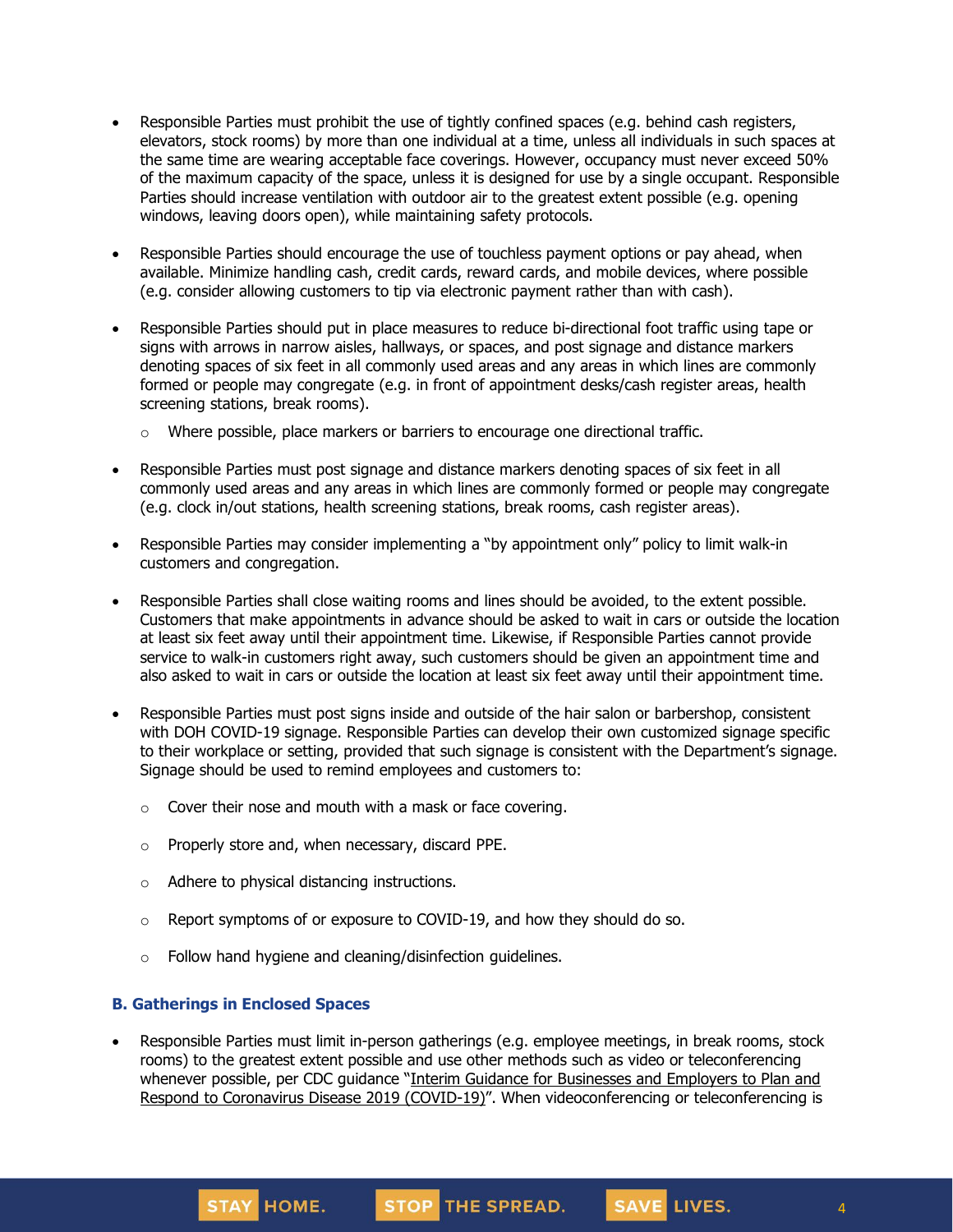not possible, Responsible Parties should hold meetings in open, well-ventilated spaces and ensure that individuals maintain six feet of social distance between one another (e.g. if there are chairs, leave space between chairs, have employees sit in alternating chairs).

- Responsible Parties must put in place practices for adequate social distancing in confined areas, such as restrooms and breakrooms, and should develop signage and systems (e.g. flagging when occupied) to restrict occupancy when social distancing cannot be maintained in such areas; and
- Responsible Parties should stagger schedules for employees to observe social distancing (i.e., six feet of space) for any gathering (e.g. while taking breaks).

### **C. Workplace Activity**

- In accordance with the definition of hair service businesses and activities provided above, Responsible Parties are prohibited from offering all services not related to haircutting, coloring, or styling; prohibited services include, but are not limited to: beard trimming, nose hair trimming, facials, nail services, makeup application, threading, tweezing, or waxing.
- Responsible Parties must take measures to reduce interpersonal contact and congregation, through methods such as:
	- $\circ$  limiting in-person presence to only those staff who are necessary to be on site;
	- o adjusting workplace hours;
	- o reducing on-site workforce to accommodate social distancing guidelines;
	- $\circ$  shifting design (e.g. A/B teams, staggered arrival/departure times); and/or
	- $\circ$  batching activities, where possible, so employees can adhere to social distancing and reduce the number of hands touching at the same time (e.g. stocking shelves).
- Responsible Parties should adjust business hours as necessary to reduce density and enable enhanced cleaning procedures.

## **D. Movement and Commerce**

- Responsible Parties should prohibit non-essential visitors at the hair salon or barbershop.
- Responsible Parties must monitor and control the flow of traffic into the establishment to ensure adherence to maximum capacity requirements.
- Responsible Parties must establish designated areas for pickups and deliveries, limiting contact to the extent possible.
- Responsible Parties should provide clearly designate separate entrances and exits, where possible.
- For merchandise deliveries, Responsible Parties should implement a touchless delivery system whereby drivers stay in the cab of the vehicle while delivery takes place or, where not practicable, Responsible Parties must provide acceptable personal protective equipment appropriate to the anticipated activities that includes, at a minimum, a cloth face covering to delivery workers at no cost for the duration of the delivery process.

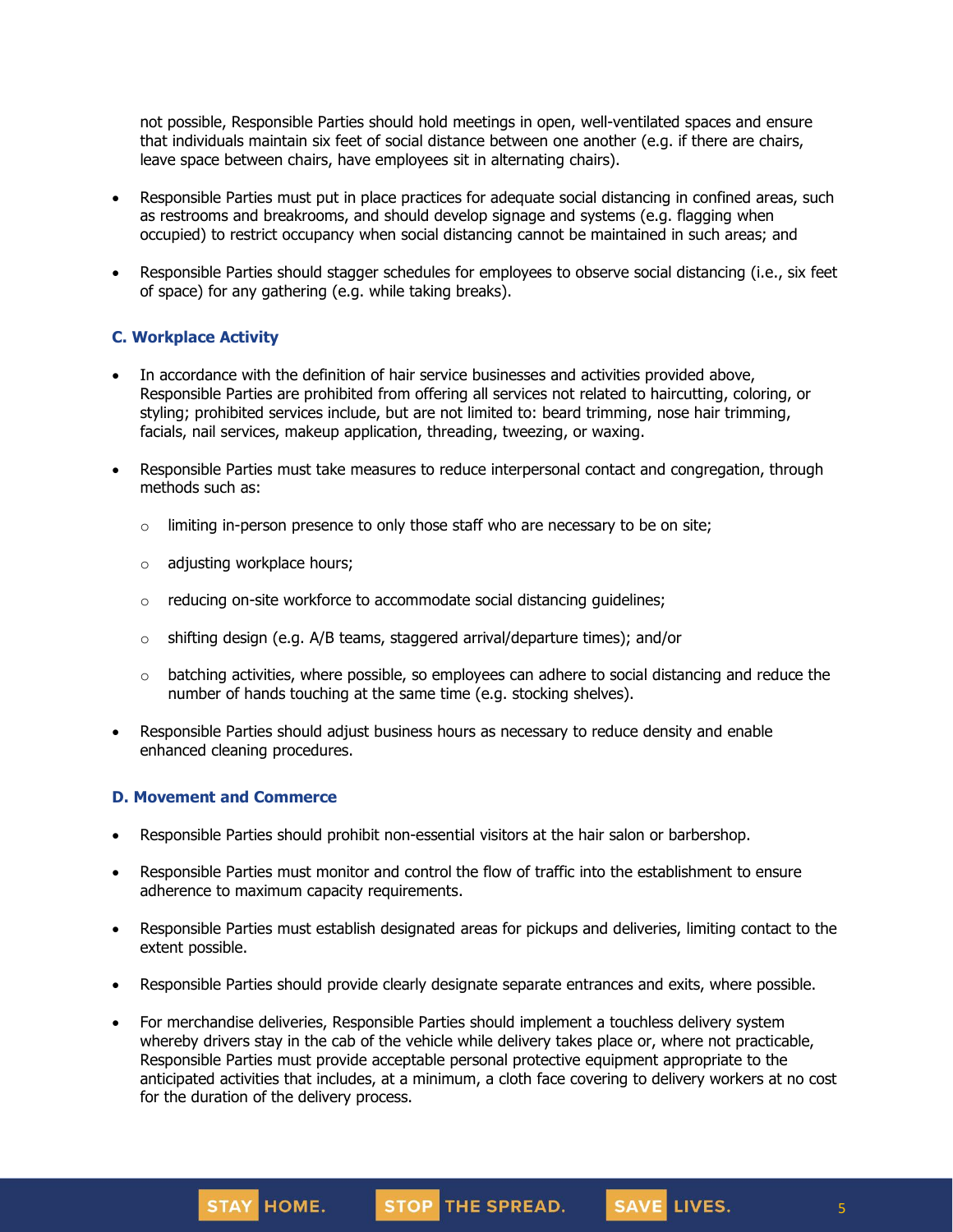- Responsible Parties must ensure employees sanitize hands before and after transferring a load (e.g. from a delivery driver) of merchandise (e.g. sanitize hands before starting to load items; and once again after all items have been loaded, finish by sanitizing their hands again).
- Responsible Parties must close amenities, where applicable, including:
	- o self-serve bars and samplers;
	- o cafes and dining/beverage service areas, except for takeout;
	- o water fountains;
	- o magazine areas.
- Responsible Parties should consider eliminating or relaxing cancellation fees, in order to encourage customers to stay home if they become sick.

# **II. PLACES**

## **A. Protective Equipment**

- Responsible Parties must ensure that all employees wear a face covering and a face shield that completely covers the nose and mouth when providing service directly to/on customers (i.e. haircutting services). Employees also must wear face coverings any time they interact with customers (e.g. ringing up a purchases), even if they are six or more feet apart.
- In addition to necessary PPE as required for certain workplace activities, Responsible Parties must procure, fashion, or otherwise obtain acceptable face coverings and provide such coverings to employees while at work at no cost to the employee. Responsible Parties should have an adequate supply of face coverings, masks and other required PPE on hand should an employee need a replacement, or an essential visitor be in need. Acceptable face coverings include, but are not limited to, cloth (e.g. homemade sewn, quick cut, bandana), surgical masks, N95 respirators, and face shields.
- Face coverings must be cleaned or replaced after use and may not be shared. Please consult CDC [guidance](https://www.cdc.gov/coronavirus/2019-ncov/community/guidance-business-response.html) for additional information on cloth face coverings and other types of personal protective equipment (PPE), as well as instructions on use and cleaning.
	- $\circ$  Note that cloth face coverings or disposable masks shall not be considered acceptable face coverings for workplace activities that require a higher degree of protection for face covering requirements. For example, if N95 respirators are traditionally required for business activities, a cloth or homemade mask would not suffice. OSHA standards for such safety equipment must be adhered to.
- Responsible Parties must allow employees to use their own acceptable face coverings but cannot require employees to supply their own face coverings. Further, this guidance shall not prevent employees from wearing their personally owned additional protective coverings (e.g. surgical masks, N95 respirators, or face shields), or if the Responsible Parties otherwise requires employees to wear more protective PPE due to the nature of their work. Employers should comply with all applicable OSHA standards.
- Responsible Parties must put in place measures to limit the sharing of objects, such as scissors, spray bottles, and clippers, as well as the touching of shared surfaces; or, require workers to wear gloves (trade-appropriate or medical) when in contact with shared objects or frequently touched surfaces; or, require workers to sanitize or wash their hands before and after contact.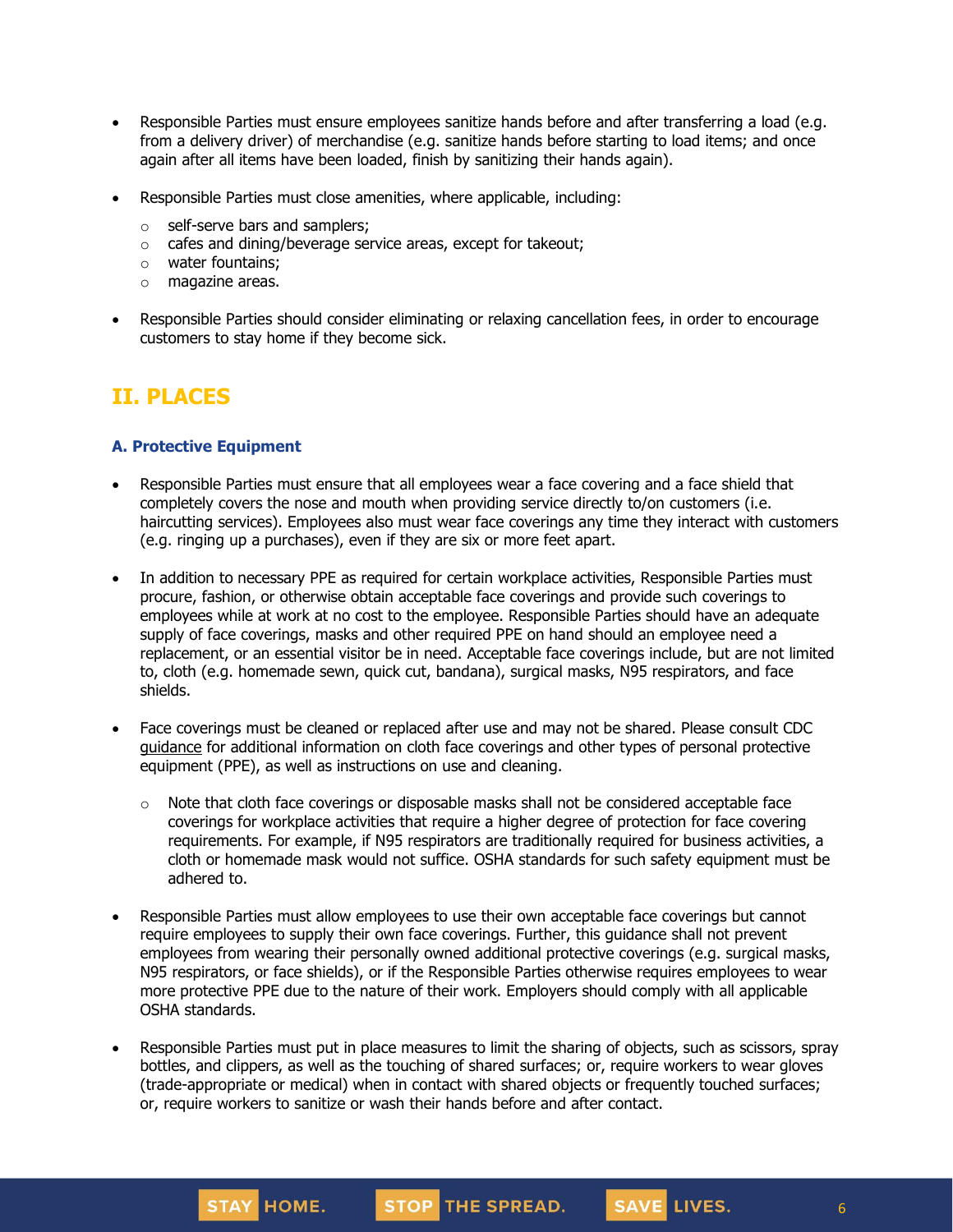- $\circ$  If shared, equipment must be cleaned and disinfected between uses.
- Responsible Parties must train workers on how to adequately put on, take off, clean (as applicable), and discard PPE, including but not limited to, appropriate face coverings.
- Where Responsible Parties provide coverings to a client (e.g., apron for haircut), they must ensure that such covering is clean, freshly laundered, or disinfected between each use, or disposable.
- Responsible Parties must require employees to wear clean smocks or gowns.
- Responsible Parties must ensure that employees use gloves when providing service to a customer, or require workers to sanitize or wash their hands before and after contact.
	- $\circ$  If gloves are used, they must be replaced after each appointment.
- Responsible Parties must ensure all customers wear masks or cloth face covering that completely covers the nose and mouth, unless the customer is under the age of two or unable to medically tolerate such a covering.
	- $\circ$  For haircutting services, Responsible Parties should encourage customers to wear face coverings that loop around the ear, to prevent having to remove a face covering during services. If one loop must be removed momentarily in order for the hair stylist or barber to reach a spot, the customer must hold up the face covering in front of their nose and mouth.

#### **B. Hygiene, Cleaning, and Disinfection**

STAY HOME.

- Responsible Parties must ensure adherence to hygiene and cleaning/disinfection requirements as advised by the CDC and DOH, including "Guidance for Cleaning and [Disinfection](https://coronavirus.health.ny.gov/system/files/documents/2020/03/cleaning_guidance_general_building.pdf) of Public and Private Facilities for [COVID-19](https://coronavirus.health.ny.gov/system/files/documents/2020/03/cleaning_guidance_general_building.pdf)," and the "STOP THE [SPREAD](https://coronavirus.health.ny.gov/system/files/documents/2020/04/13067_coronavirus_protectyourself_poster_042020.pdf)" poster, as applicable. Responsible Parties must maintain logs that include the date, time, and scope of cleaning and disinfection.
- Responsible Parties must provide and maintain hand hygiene stations on site, as follows:
	- $\circ$  For handwashing: soap, running warm water, and disposable paper towels.
	- $\circ$  For sanitizer: an alcohol-based hand sanitizer containing at least 60% alcohol for areas where handwashing facilities may not be available or practical.
	- $\circ$  Responsible Parties must make hand sanitizer available throughout the hair salon or barbershop for use by employees and customers.
	- $\circ$  Responsible Parties must require that employees practice hand hygiene by washing hands for 20 seconds with soap and water before and after providing services to each customer.
	- $\circ$  Responsible Parties should place receptables around the hair salon or barbershop for the disposal of soiled items, such as PPE.
- Responsible Parties must provide appropriate cleaning/disinfection supplies for shared and frequently touched surfaces and encourage employees to use these supplies following manufacturer's instructions before and after use of these surfaces, followed by hand hygiene.
- Responsible Parties must conduct regular cleaning and disinfection of the hair salon or barbershop and more frequent cleaning and disinfection for high risk areas used by many individuals and for

STOP THE SPREAD.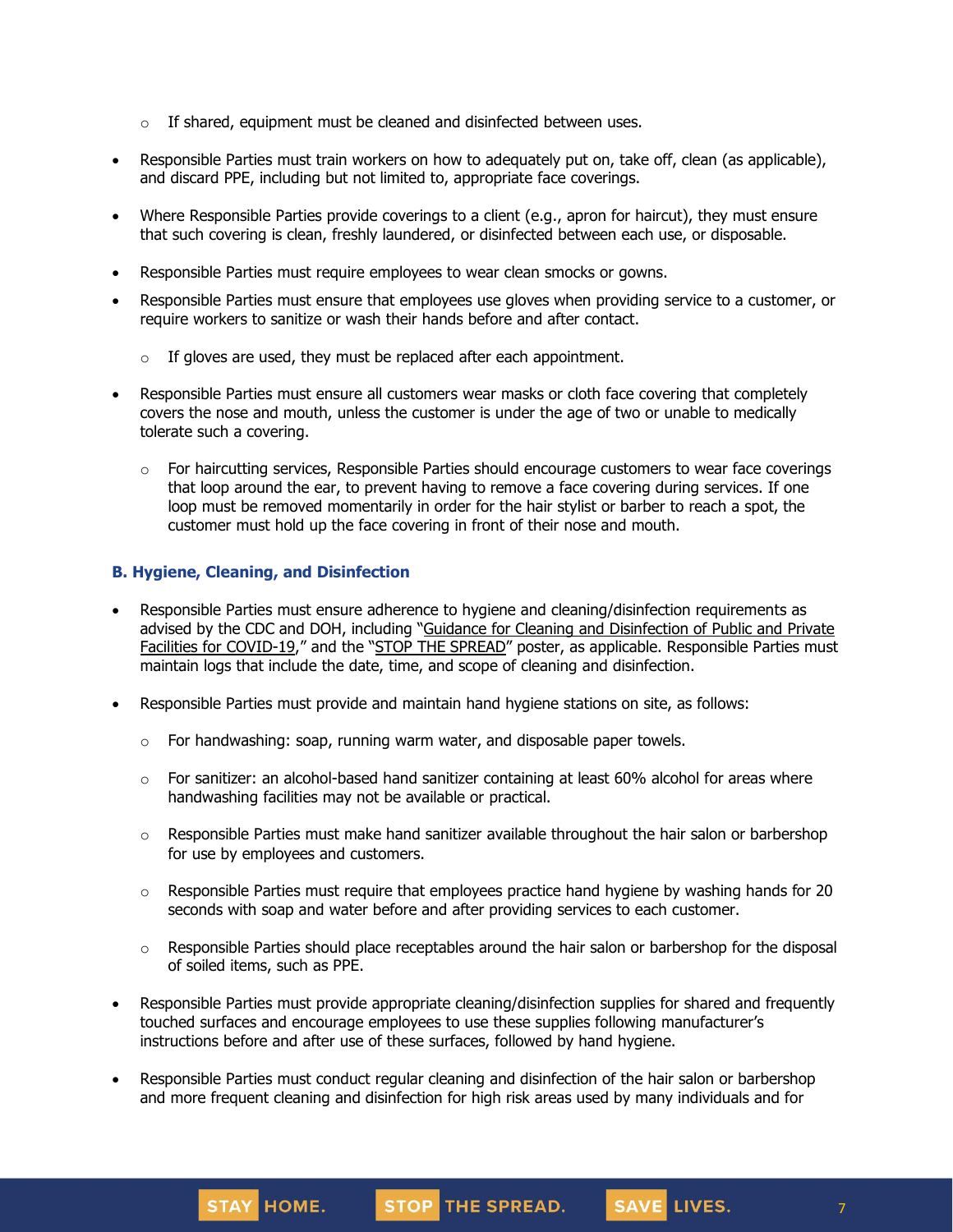frequently touched surfaces. Cleaning and disinfection must be rigorous and ongoing and should occur at least after each shift, daily, or more frequently as needed. Please refer to DOH's "[Interim](https://coronavirus.health.ny.gov/system/files/documents/2020/03/cleaning_guidance_general_building.pdf) Guidance for Cleaning and [Disinfection](https://coronavirus.health.ny.gov/system/files/documents/2020/03/cleaning_guidance_general_building.pdf) of Public and Private Facilities for COVID-19" for detailed instructions on how to clean and disinfect facilities.

- $\circ$  Responsible Parties must ensure regular cleaning and disinfecting of restrooms. Restrooms should be cleaned and disinfected more often depending on frequency of use.
	- **Responsible Parties must ensure distancing rules are adhered to by using signage, occupied** markers, or other methods to reduce restroom capacity where feasible.
- $\circ$  Responsible Parties must ensure that work station equipment is regularly cleaned and disinfected using registered disinfectants, including at least as often as between each customer. Refer to the Department of Environmental Conservation (DEC) list of [products](http://www.dec.ny.gov/docs/materials_minerals_pdf/covid19.pdf) registered in New York State identified by the EPA as effective against COVID-19.
- $\circ$  If cleaning or disinfection products or the act of cleaning and disinfecting causes safety hazards or degrades the material or equipment, Responsible Parties must put in place hand hygiene stations between use and/or supply disposable gloves and/or limitations on the number of employees using such equipment.
- Responsible Parties must leave time between appointments for full workstation cleaning (e.g. 15 minutes).
- Responsible Parties must provide for the cleaning and disinfection of exposed areas in the event an employee or customer is confirmed to have COVID-19, with such cleaning and disinfection to include, at a minimum, all heavy transit areas and high-touch surfaces (e.g. vending machines, handrails, bathrooms, door knobs).
- CDC guidelines on "Cleaning and [Disinfecting](https://www.cdc.gov/coronavirus/2019-ncov/community/disinfecting-building-facility.html) Your Facility" if someone is suspected or confirmed to have COVID-19 are as follows:
	- $\circ$  Close off areas used by the person suspected or confirmed to have COVID-19.
		- **•** Responsible Parties do not necessarily need to close operations, if they can close off the affected areas.
	- o Open outside doors and windows to increase air circulation in the area.
	- $\circ$  Wait 24 hours before you clean and disinfect. If 24 hours is not feasible, wait as long as possible.
	- $\circ$  Clean and disinfect all areas used by the person suspected or confirmed to have COVID-19, such as offices, bathrooms, common areas, and shared equipment.
	- $\circ$  Once the area has been appropriately cleaned and disinfected, it can be reopened for use.
		- **•** Employees without close contact with the person suspected or confirmed to have COVID-19 can return to the work area immediately after cleaning and disinfection.
			- Per CDC's "Evaluating and Testing Persons for [Coronavirus](https://www.cdc.gov/coronavirus/2019-ncov/hcp/clinical-criteria.html) Disease 2019 (COVID-[19\)](https://www.cdc.gov/coronavirus/2019-ncov/hcp/clinical-criteria.html)," considerations when assessing close contact include the duration of exposure (e.g. longer exposure time likely increases exposure risk) and the clinical symptoms of the person with COVID-19 (e.g. coughing likely increases exposure risk as does exposure to a severely ill patient).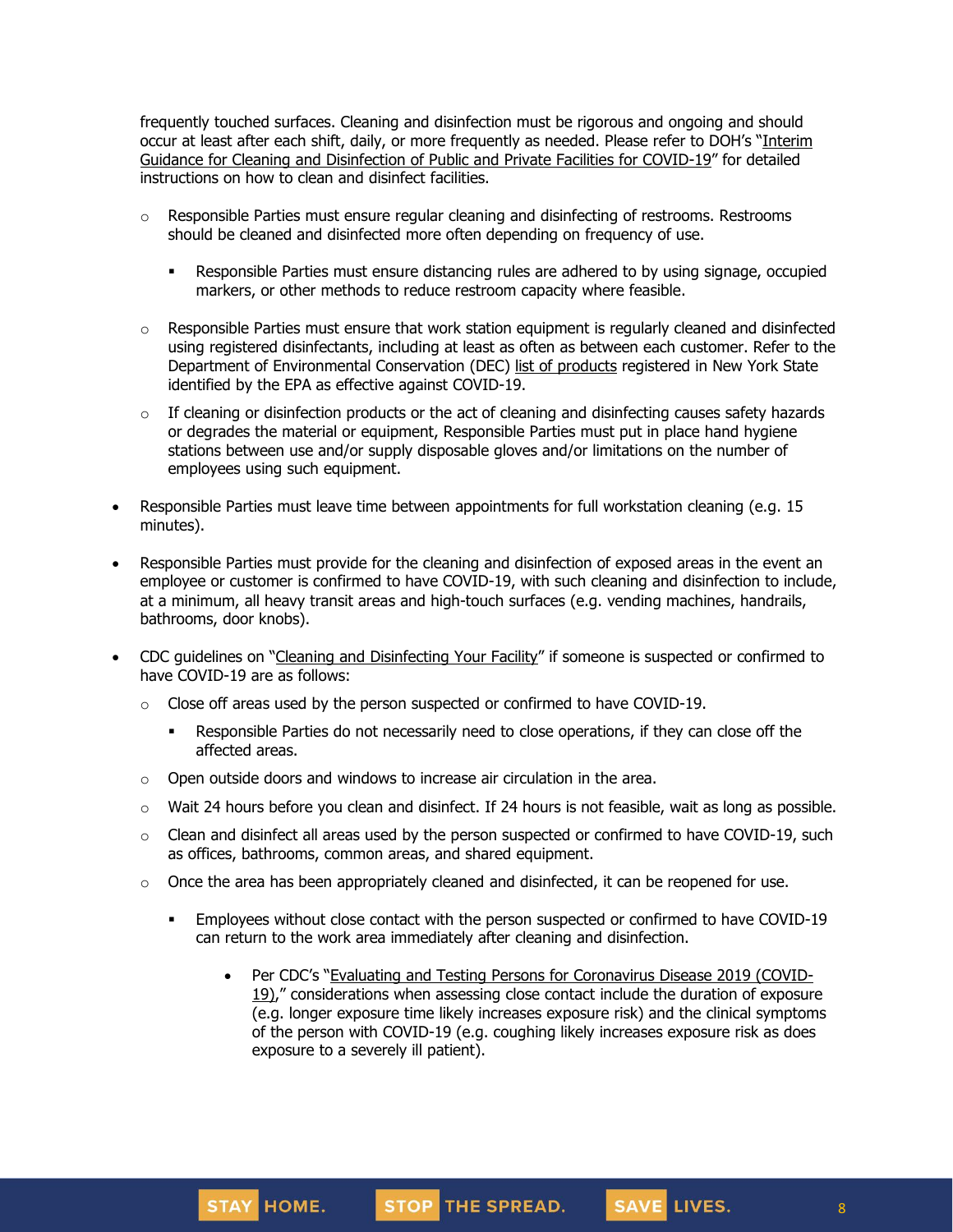- Further, per CDC's "[Principles](https://www.cdc.gov/coronavirus/2019-ncov/php/principles-contact-tracing.html) of Contact Tracing," a close contact is someone who was within 6 feet of an infected person for at least 15 minutes starting from 48 hours before illness onset until the time the patient is isolated. The local health department should be contacted if the extent of contact between an individual and a person suspected or confirmed to have COVID-19 is unclear. Individuals who had close contact should stay home, maintain social distancing, and self-monitor until 14 days from the last date of exposure.
- $\circ$  If more than seven days have passed since the person suspected or confirmed to have COVID-19 visited or used the facility, additional cleaning and disinfection is not necessary, but routine cleaning and disinfection should continue.
- For activities involving the handling of shared objects (e.g. payment devices), areas, and/or surfaces (e.g. doors), Responsible Parties must ensure that such areas and objects are cleaned daily, at a minimum.
- Responsible Parties must ensure workstations, and tools (e.g. brushes, chairs, headrest, shears) are cleaned and disinfected between customers.
- Responsible Parties must prohibit shared food and beverages (e.g. buffet style meals), encourage bringing lunch from home, and reserve adequate space for employees to observe social distancing while eating meals.

#### **C. Phased Reopening**

• Responsible Parties are encouraged to phase-in reopening activities so as to allow for operational issues to be resolved before production or work activities return to normal levels. Responsible Parties should consider limiting the number of employees, hours, and number of customers available to be served when first reopening so as to provide operations with the ability to adjust to the changes.

#### **D. Communications Plan**

- Responsible Parties must affirm that they have reviewed and understand the state-issued industry guidelines, and that they will implement them.
- Responsible Parties should develop a communications plan for employees, visitors, and customers that includes applicable instructions, training, signage, and a consistent means to provide employees with information. Responsible Parties may consider developing webpages, text and email groups, and social media.
- Responsible Parties should encourage customers to adhere to CDC and DOH guidance regarding the use of PPE, specifically face coverings through verbal communication and signage.
- Responsible Parties should post signage inside and outside of the hair salon or barbershop to remind personnel and customers to adhere to proper hygiene, social distancing rules, appropriate use of PPE, and cleaning and disinfecting protocols.



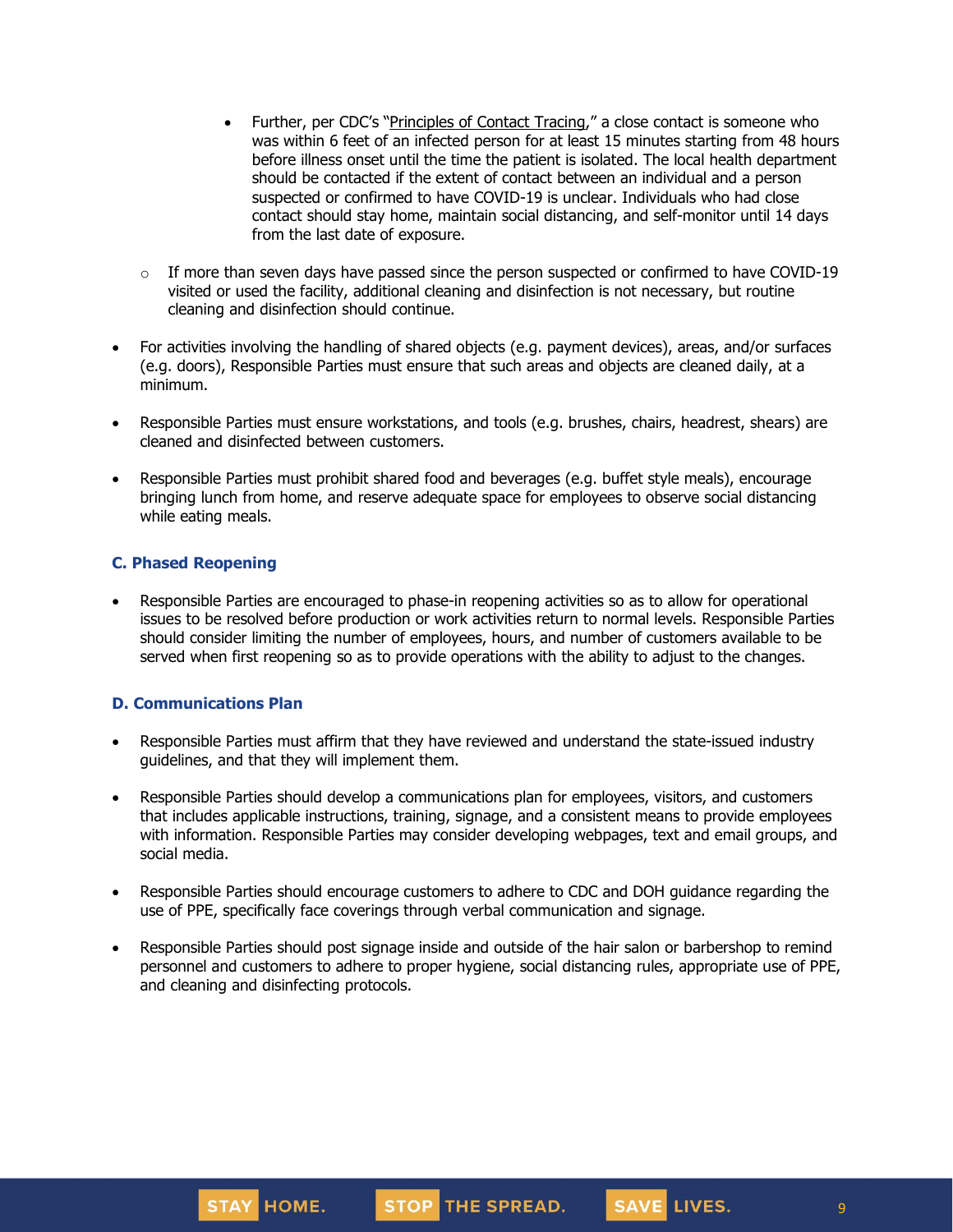## **III. PROCESSES**

## **A. Screening and Testing**

- Responsible Parties are strongly encouraged to ensure that employees performing services directly on or to customers (i.e. haircutting) have been tested for COVID-19 through a diagnostic test, prior to the employee performing such services. Employees shall be tested every 14 days, so long as the region in which the hair salon/barbershop is located remains in Phase II of the State's reopening. Customers are strongly encouraged to inquire with the employee providing services directly on or to them about whether the employee has received testing.
- Responsible Parties must implement mandatory daily health screening practices for employees and, where practicable, visitors, but such screening shall not be mandated for customers and delivery personnel.
	- $\circ$  Screening practices may be performed remotely (e.g. by telephone or electronic survey), before the employee reports to the work site, to the extent possible; or may be performed on site.
	- $\circ$  Screening should be coordinated to prevent workers from intermingling in close contact with each other prior to completion of the screening.
	- $\circ$  At a minimum, screening should be required of all workers and visitors and completed using a questionnaire that determines whether the worker or visitor has:
		- (a) knowingly been in close or proximate contact in the past 14 days with anyone who has tested positive for COVID-19 or who has or had symptoms of COVID-19,
		- (b) tested positive for COVID-19 in the past 14 days, or;
		- (c) has experienced any symptoms of COVID-19 in the past 14 days.
- Responsible Parties should ask customers to provide verbal or written confirmation that they have not been in close or proximate contact in the past 14 days with anyone who has tested positive for COVID-19 or who has or had COVID-19 symptoms, tested positive for COVID-19 in the past 14 days, or are.
- According to the CDC guidance on "Symptoms of [Coronavirus](https://www.cdc.gov/coronavirus/2019-ncov/symptoms-testing/symptoms.html)," people with COVID-19 have had a wide range of symptoms reported – ranging from mild symptoms to severe illness – including, but not limited to: cough, shortness of breath or difficulty breathing, fever, chills, muscle pain, sore throat, or new loss of taste or smell.
- Responsible Parties should require employees to immediately disclose if and when their responses to any of the aforementioned questions changes, such as if they begin to experience symptoms, including during or outside of work hours.
- In addition to the screening questionnaire, daily temperature checks may also be conducted per Equal Employment Opportunity Commission or DOH guidelines. Responsible Parties are prohibited from keeping records of employee health data (e.g. temperature data).
- Responsible Parties must ensure that any personnel performing screening activities, including temperature checks, are appropriately protected from exposure to potentially infectious employees or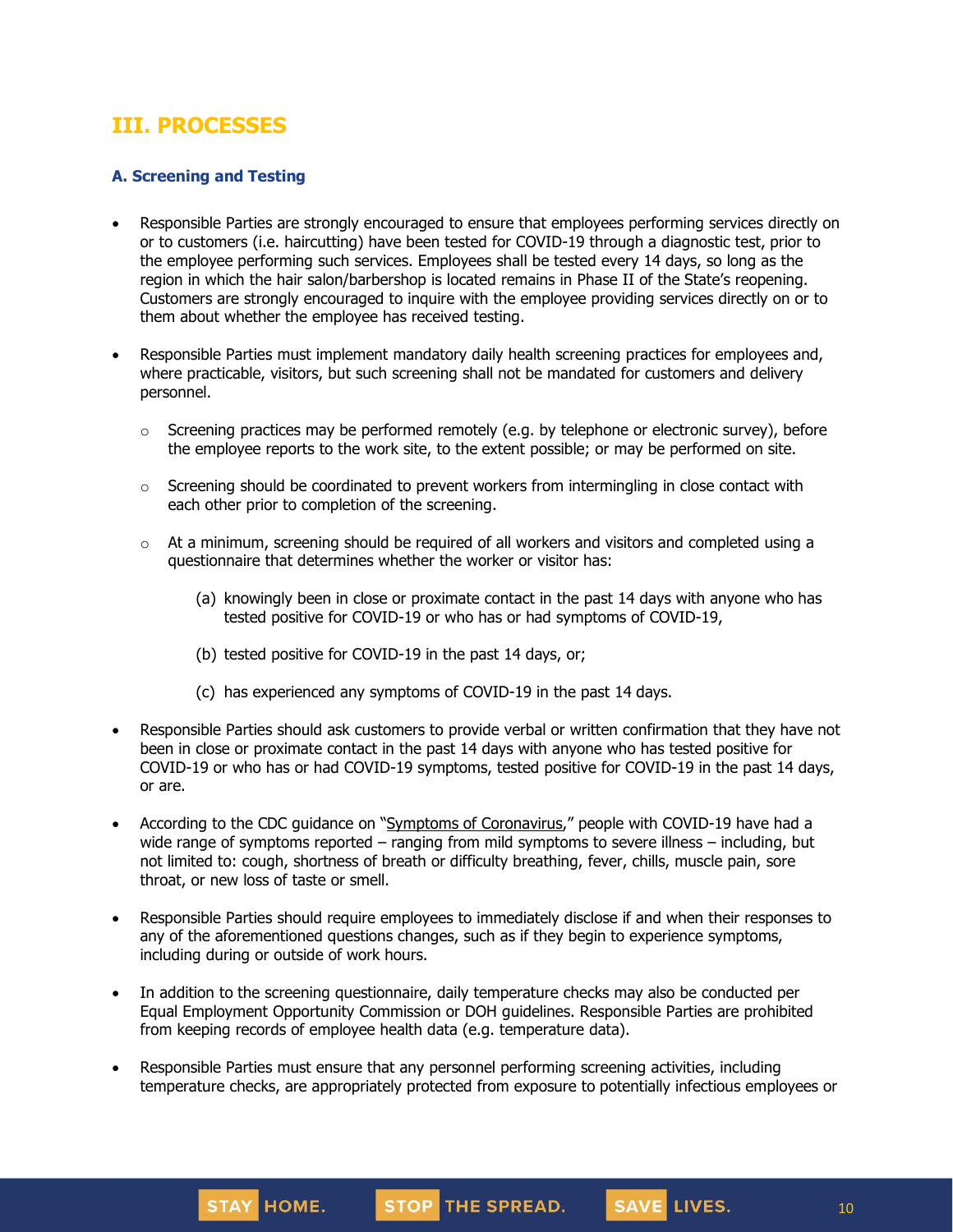visitors entering the hair salon or barbershop. Personnel performing screening activities should be trained by employer-identified individuals who are familiar with CDC, DOH, and OSHA protocols.

- Screeners should be provided and use PPE, including at a minimum, a face mask, and may include gloves, a gown, and/or a face shield.
- An employee who screens positive for COVID-19 symptoms should not be allowed to enter the workplace and should be sent home with instructions to contact their healthcare provider for assessment and testing. Responsible Parties must immediately notify the local health department and DOH about the case if test results are positive for COVID-19. Responsible Parties should provide the employee with information on healthcare and testing resources.
- An employee who has responded that they have had close contact with a person who is confirmed or suspected for COVID-19 may not be allowed to enter the worksite without abiding by the precautions outlined below and documentation of the employee's adherence to those precautions has been done.
- Responsible Parties must review all employee and visitor responses collected by the screening process on a daily basis and maintain a record of such review. Responsible Parties must also identify a contact as the party for employees to inform if they later are experiencing COVID-19-related symptoms, as noted in the questionnaire.
- Responsible Parties must designate a site safety monitor whose responsibilities include continuous compliance with all aspects of the site safety plan.
- To the extent possible, Responsible Parties should maintain a log of every person, including workers and visitors, who may have close contact with other individuals at the work site or area; excluding deliveries that are performed with appropriate PPE or through contactless means. Log should contain contact information, such that all contacts may be identified, traced and notified in the event an employee is diagnosed with COVID-19. Responsible Parties must cooperate with local health department contact tracing efforts.
- Responsible Parties shall create and maintain a log of customers with names and contact information so that they can be contacted for contact tracing, if necessary. Responsible Parties shall strongly encourage customers to provide their name and contact information in such log, but shall not mandate that they do so, and shall not require identification nor deny service to customers who choose to not provide such information.
- Responsible Parties and employees should take the following actions related to COVID-19 symptoms and contact:
	- o If an employee has COVID-19 symptoms AND EITHER tests positive for COVID-19 OR did not receive a test, the employee may only [return](https://www.cdc.gov/coronavirus/2019-ncov/hcp/return-to-work.html) to work after completing a 14-day self-quarantine. If an employee is critical to the operation or safety of a site, the local health department and the most up-to-date CDC and DOH standards on the minimum number of days to quarantine before an employee is safely able to return to work with additional precautions to mitigate the risk of COVID-19 transmission may be consulted.
	- $\circ$  If an employee does NOT have COVID-19 symptoms BUT tests positive for COVID-19, the employee may only return to work after completing a 14-day self-quarantine. If an employee is critical to the operation or safety of a site, the local health department and the most up-to-date CDC and DOH standards on the minimum number of days to quarantine before an employee is safely able to return to work with additional precautions to mitigate the risk of COVID-19 transmission may be consulted.

11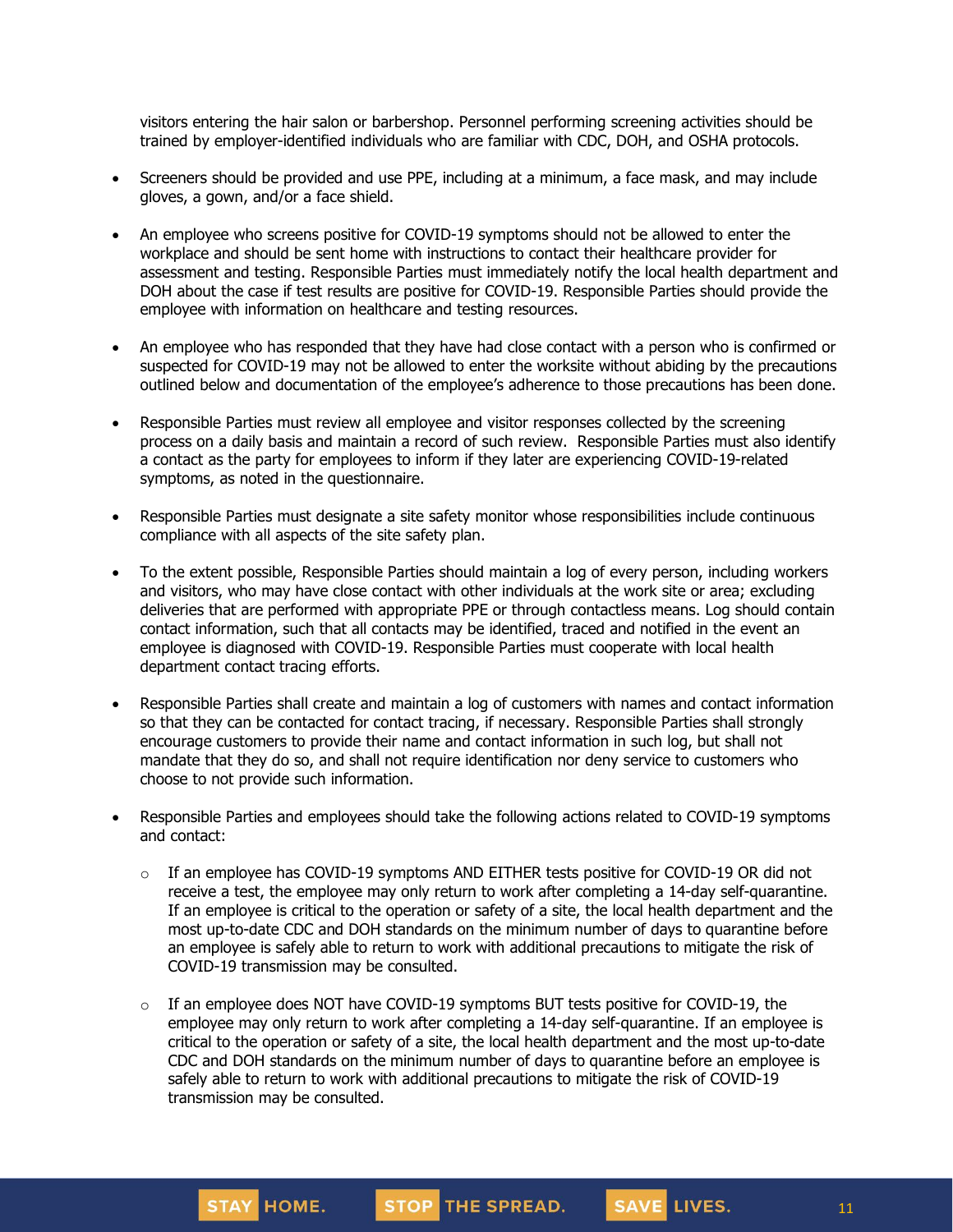- $\circ$  If an employee has had close contact with a person with COVID-19 AND is symptomatic, the employee should notify their employer and follow the above protocol for a positive case.
- $\circ$  If an employee has had close contact with a person with COVID-19 AND is NOT symptomatic, the employee must notify their employer and quarantine for 14 days. However, if the employee is critical to the operation or safety of the workplace AND is NOT symptomatic, the Responsible Parties may consult with their local health department on precautions to permit a return to work in adherence to the [following](https://www.cdc.gov/coronavirus/2019-ncov/community/critical-workers/implementing-safety-practices.html) practices prior to and during their work shift, which should be documented:
	- 1) Regular monitoring: Employee should take their temperature before work to confirm that they do not have a fever. As long as the employee does not have a temperature or symptoms, they should self-monitor under the supervision of their employer's occupational health program.
	- 2) Wear a mask: The employee should wear a face mask at all times while in the workplace for 14 days after last exposure to a person with COVID-19.
	- 3) Social distance: Employee should continue social distancing practices, including maintaining, at least, six feet distance from others.
	- 4) Disinfect and clean work spaces: Continue to clean and disinfect all areas such as offices, bathrooms, common areas, and shared electronic equipment routinely and increase frequency of cleaning and disinfection of high-touch surfaces.
- $\circ$  If an employee is symptomatic upon arrival at work or becomes sick during the day, the employee must be separated and sent home immediately, following the above protocol for a positive case.

### **B. Tracing and Tracking**

- Responsible Parties must notify the local health department and DOH immediately upon being informed of any positive COVID-19 test result by an employee at their workplace.
- In the case of an employee, visitor, or customer who interacted at the business testing positive, the Responsible Parties must cooperate with the local health department to trace all contacts in the workplace and notify the health department of all employees logged and visitors/customers (as applicable) who entered the hair salon or barbershop dating back to 48 hours before the employee began experiencing COVID-19 symptoms or tested positive, whichever is earlier, but maintain confidentiality as required by federal and state law and regulations.
- Local health departments will implement monitoring and movement restrictions of infected or exposed persons including home isolation or quarantine.
- Employees who are alerted that they have come into close or proximate contact with a person with COVID-19, and have been alerted via tracing, tracking or other mechanism, are required to selfreport to their employer at the time of alert and shall follow all required protocols as if they had been exposed at work.